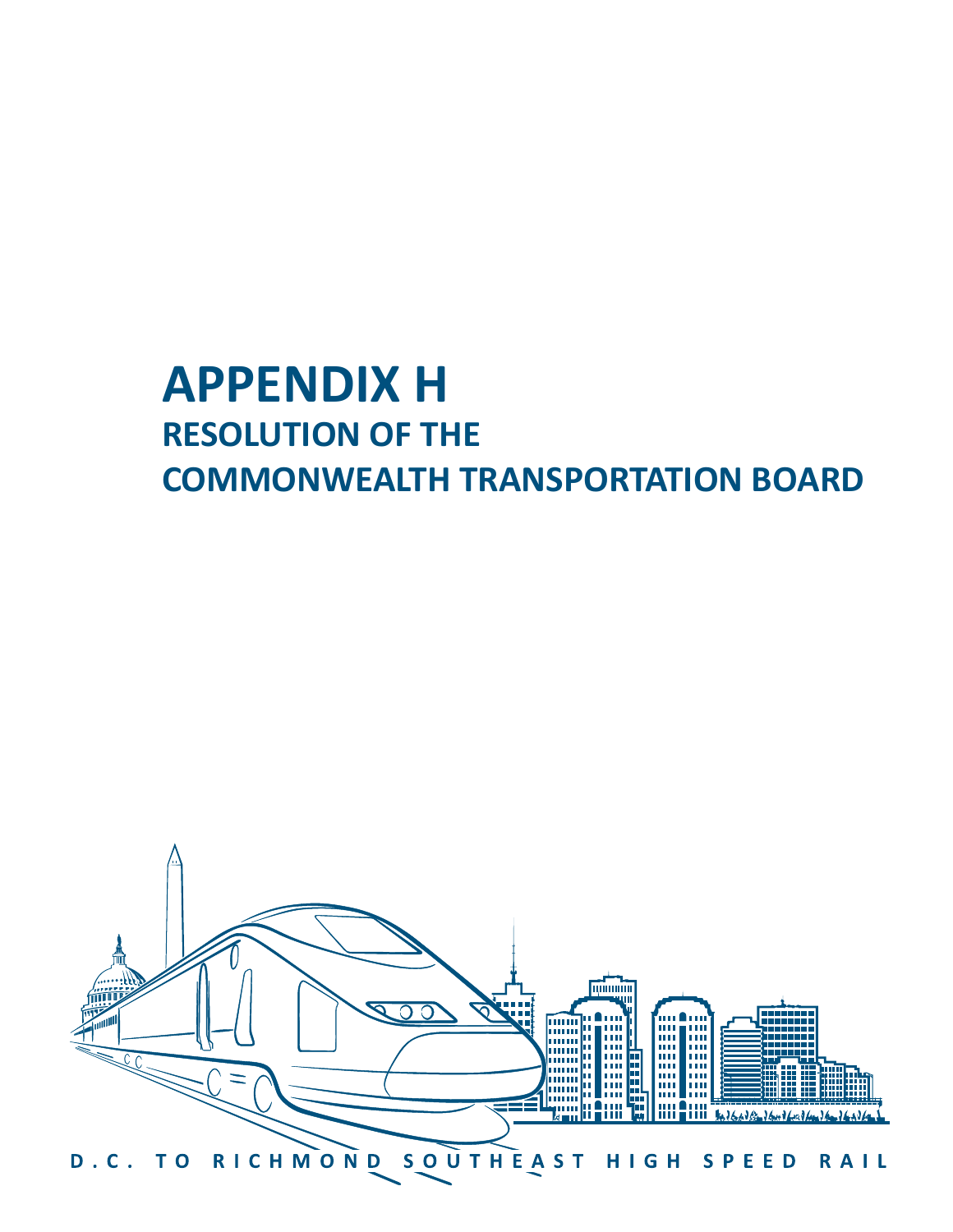## **RESOLUTION OF THE COMMONWEALTH TRANSPORTATION BOARD**

### **December 6, 2017**

#### **MOTION**

## **Made by: Mr. Brown, Seconded by: Ms. Valentine Action: Motion Carried, Unanimously**

## **Title: Recommendation of a Preferred Alternative for the Washington, D.C. to Richmond Southeast High Speed Rail Tier II Environmental Impact Statement**

**WHEREAS**, the Commonwealth Transportation Board adopted Recommended Alternative A-Plus (see Attachment A), as set forth in the *Study Area Alternatives Recommendation Report for the Southeast High Speed Rail Tier I Draft Environmental Impact Statement,* dated March 5, 2002 which was subsequently adopted by the Federal Railroad Administration in the Tier I Final Environmental Impact Statement and Record of Decision; and,

**WHEREAS,** the Virginia Department of Rail and Public Transportation (DRPT), in conjunction with the Federal Railroad Administration, have continued to further the effort of implementing higher speed passenger rail service within the Southeast Rail Corridor by developing the Washington, D.C. to Richmond Southeast High Speed Rail (DC2RVA) project, a Tier II Environmental Impact Statement to identify a preferred alternative within the selected 123- mile corridor between Washington, D.C. and Richmond; and,

**WHEREAS,** DRPT conducted significant public and stakeholder involvement for the DC2RVA project including direct mail, newspaper advertisements, project website and social media campaigns, ten public meetings, five formal public hearings, and multiple local meetings and workshops; and,

**WHEREAS,** the DC2RVA Tier II Draft Environmental Impact Statement that evaluated multiple alternatives in six Alternative Areas along the CSX Transportation corridor between Washington, D.C. and Richmond was published on September 8, 2017 and was followed by a 60-day public comment period; and,

**WHEREAS,** DRPT included in the Draft Environmental Impact Statement a recommended preferred alternative for Alternative Areas 1, 2, 3, 4, and 6 of the DC2RVA study corridor as shown in Attachment B; and,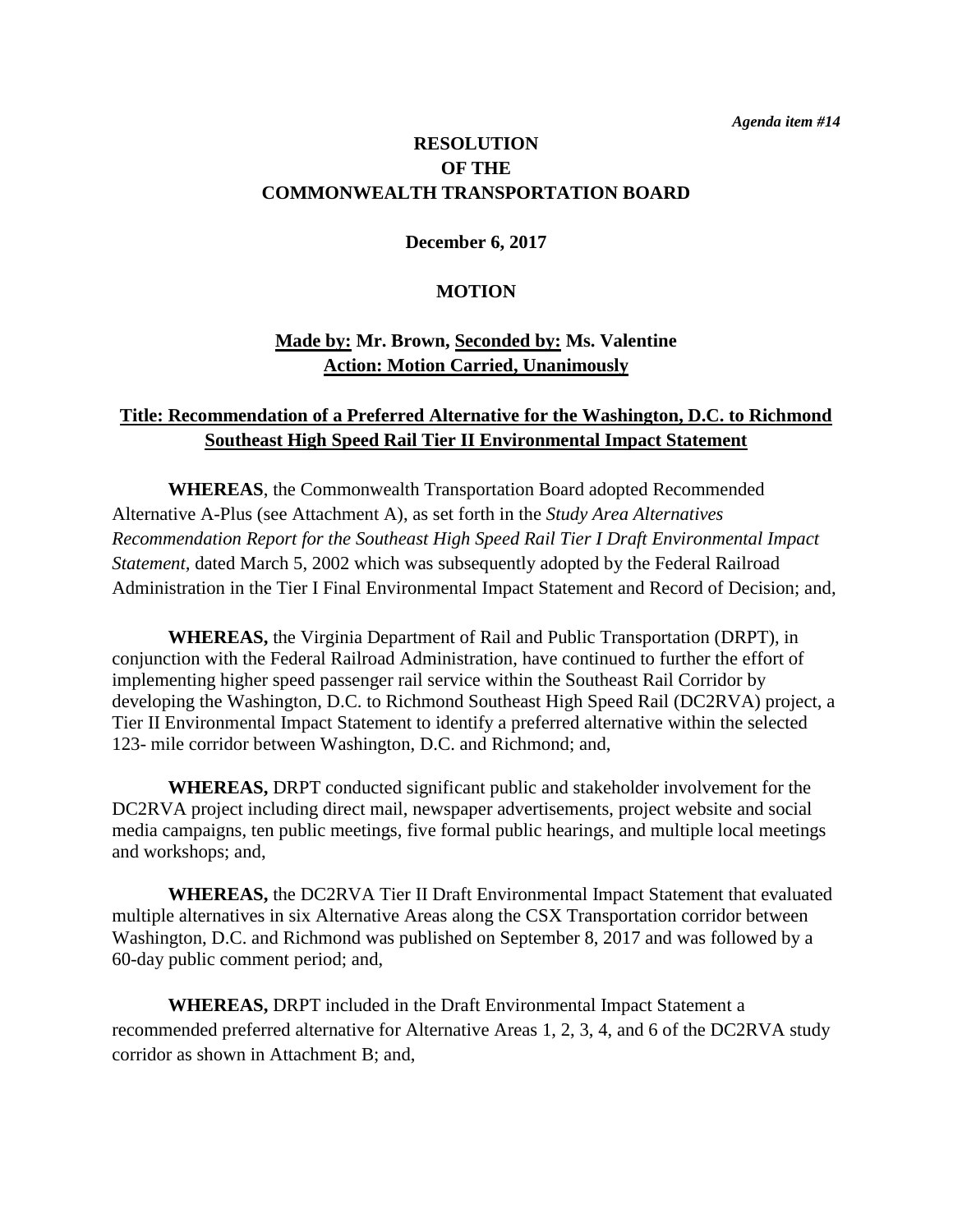Resolution of the Board Recommendation of a Preferred Alternative for the Washington, D.C. to Richmond Southeast High Speed Rail Tier II Environmental Impact Statement December 6, 2017 Page Two

**WHEREAS**, DRPT limited the footprint of potential construction activities for DC2RVA project alternatives at Main Street Station, located in the Shockoe Bottom area of Richmond, in order to avoid and/or limit any potential impacts after evaluating, in a manner consistent with the Virginia Department of Historic Resources guidelines, and per the process set forth in Section 106 of the National Historic Preservation Act of 1966, the cultural resources in the Shockoe Bottom area of Richmond; and,

**WHEREAS,** DRPT has relied on a broad array of historical research to inform its layout of the DC2RVA improvements and to summarize available historical research and assets associated with the Shockoe Bottom slave trade, including areas for future slavery museums and memorials, five known archaeological sites, scholarly research on the Shockoe Bottom slave trade, current public commentary, and possible locations for additional historical and archaeological research and preservation, all to be summarized in a separate chapter of the Final Environmental Impact Statement as supplemental information that may be beneficial to future public and private decisions and actions in the Shockoe Bottom area; and,

**WHEREAS,** recognizing the unique nature of the region and concerns from the community over Draft EIS alternatives in Alternative Area 5 as shown in Attachment B, DRPT convened the Town of Ashland/Hanover County Community Advisory Committee, to take a more intensive look at all rail options that could meet the purpose and need of the DC2RVA project, while also minimizing or avoiding any potential impacts of those options; and,

**WHEREAS,** DRPT briefed the Commonwealth Transportation Board on DRPT's recommendation at its October 23, 2017 Workshop meeting and at its November 9, 2017 Rail Committee meeting on the outcome of the CAC process, being the following three leastobjectionable alternatives for Alternative Area 5: maintain two tracks through the town of Ashland (5A), add a two-track west bypass (AWB1, previously screened out), and add a threetrack trench through the Town of Ashland (variation of tunnel option previously screened out).

**NOW, THEREFORE, BE IT RESOLVED,** that the Commonwealth Transportation Board recommends to Federal Railroad Administration the following preferred alternative for inclusion in the forthcoming Rail Alignment Recommendation Report, Final Environmental Impact Statement and Record of Decision, in concurrence with DRPT's recommendation, in the following areas of the DC2RVA study corridor, as shown in Attachment B: Alternative Area 1- 1A, 1B, or 1C; Alternative Area 2-2A; Alternative Area 3-3B; Alternative Area 4-4A; Alternative Area 5-5A; Alternative Area 6-6F.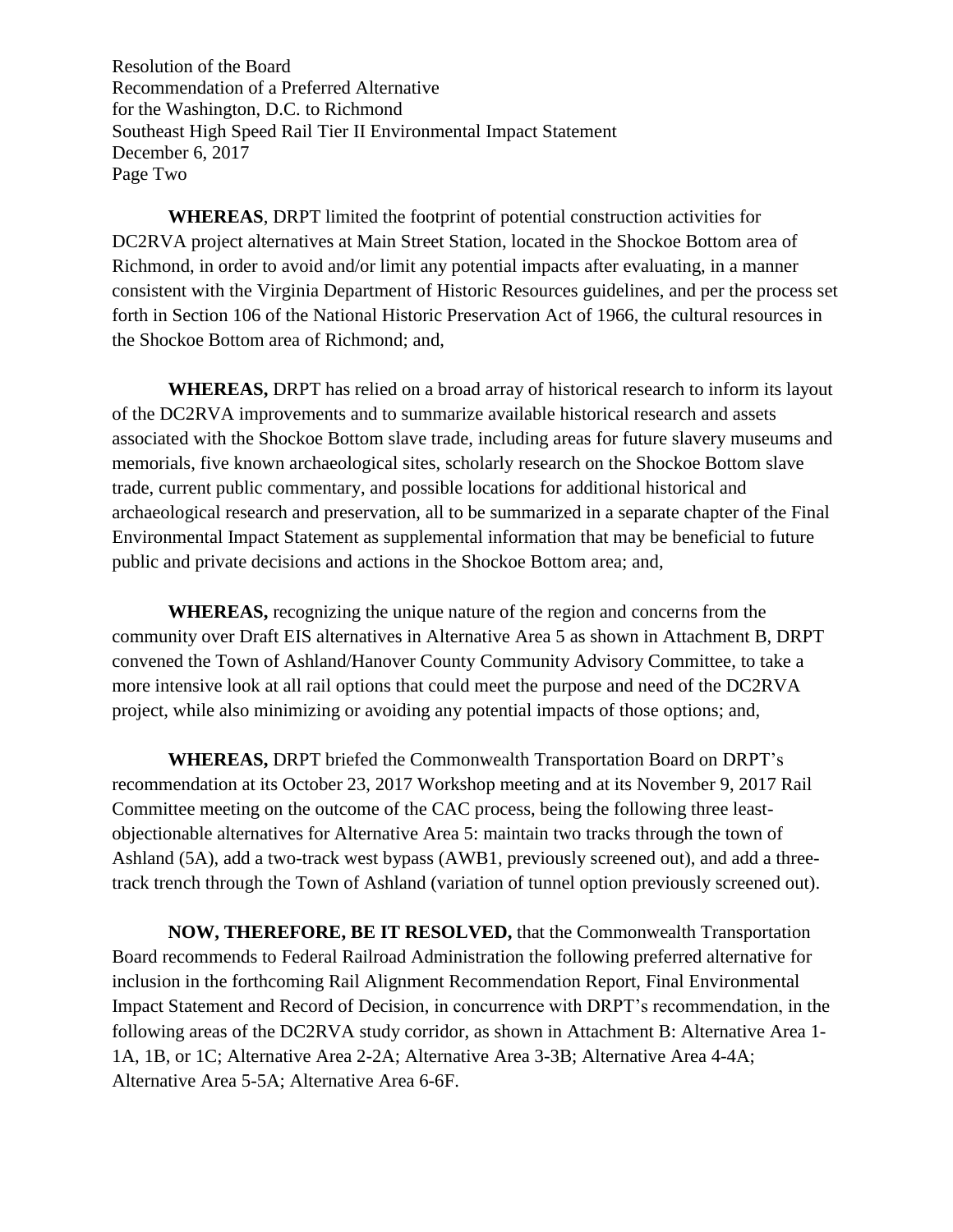Resolution of the Board Recommendation of a Preferred Alternative for the Washington, D.C. to Richmond Southeast High Speed Rail Tier II Environmental Impact Statement December 6, 2017 Page Three

**BE IT FURTHER RESOLVED** that the recommended preferred alternative for Alternative Area 1 (Arlington) will include the retention of all three alternatives 1A, 1B and 1C until after completion of the Long Bridge Tier II Environmental Impact Statement, whereby one of the three retained alternatives will be selected as the recommended preferred alternative based on compatibility with the Long Bridge Tier II Environmental Impact Statement preferred alternative.

**BE IT FURTHER RESOLVED** that if the Commonwealth Transportation Board on the recommendation of DRPT determines that additional rail capacity is needed in Alternative Area 5 to meet the performance standards required for additional passenger trains, DRPT shall conduct a new study based on updated information, including but not limited to future freight volumes, land uses, and capacity needs within the overall rail network.

**BE IT FURTHER RESOLVED** that the Commonwealth Transportation Board hereby directs DRPT to avoid and/or minimize any permanent property acquisitions, to the extent practicable, in areas where only two mainline tracks on the current alignment are recommended, and to avoid any permanent property acquisitions related to the DC2RVA project that would affect the operations of Randolph-Macon College.

**BE IT FINALLY RESOLVED** that the Commonwealth Transportation Board hereby directs DRPT to explore the need for other potential improvements in downtown Ashland (Alternative Area 5) that will help protect the safety of motorized and non-motorized roadway users, and to facilitate emergency access.

# # #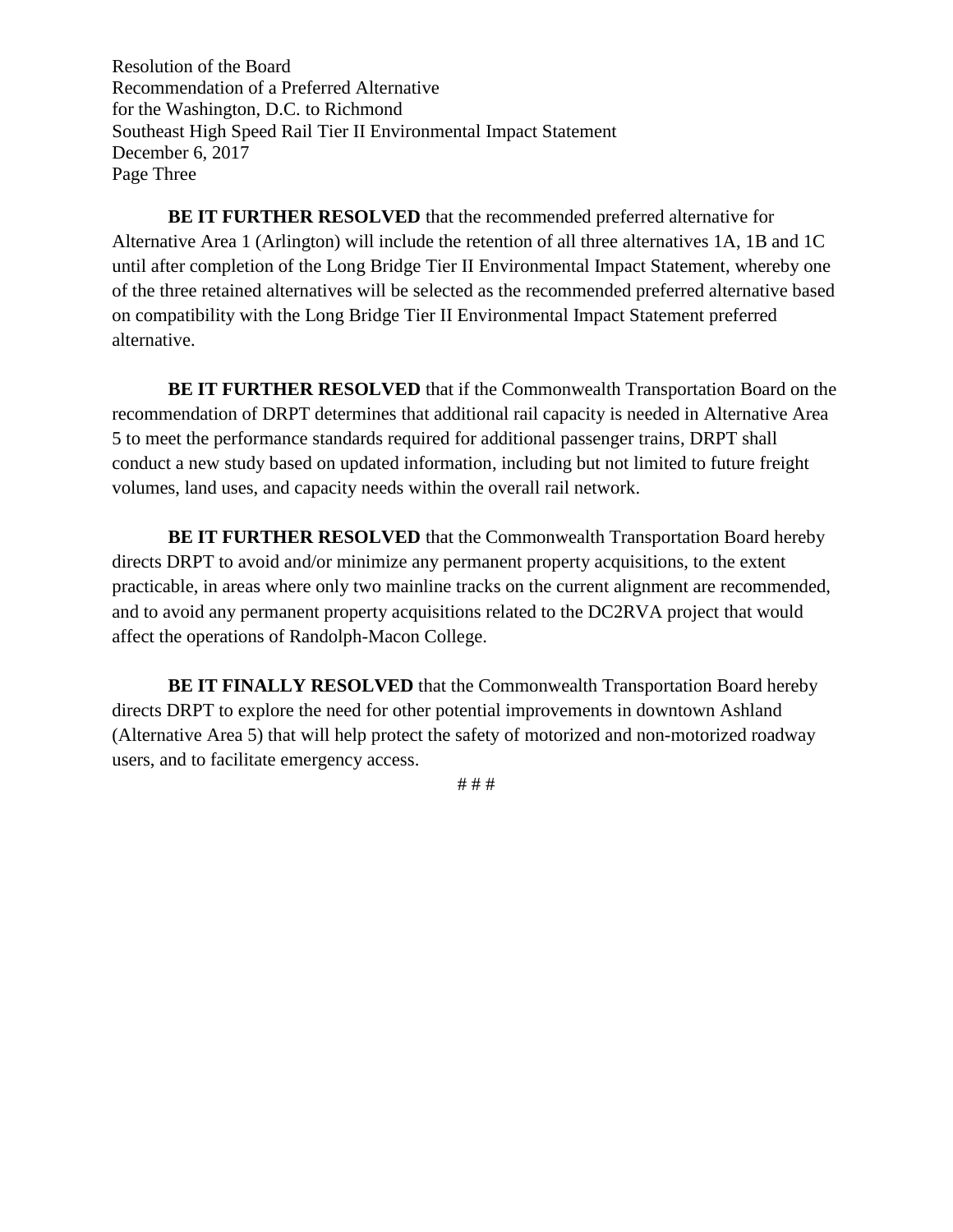Resolution of the Board Recommendation of a Preferred Alternative for the Washington, D.C. to Richmond Southeast High Speed Rail Tier II Environmental Impact Statement December 6, 2017 Page Four

# **Attachment A**

## **Excerpt from Record of Decision for the Tier I Southeast High Speed Rail Project November 20, 2002**

#### **DECISION**

The FRA and the FHWA working closely with NCDOT and VDRPT have selected the following build alternative for the SEHSR project for further Tier II environmental studies:

The preferred alternative consists of Alternative A (utilizing the S-line and the NCRR rights-ofways) modified to include passenger connectivity to Winston-Salem, NC (Alternative B via the Winston Salem South Bound -WSSB and the K-line railroad rights-of-ways). The combination of Alternatives A and B best meets the project's purpose and need, while minimizing environmental impacts and has the highest level of public and agency support. VDRPT and NCDOT recommend that the Alternative A portion be developed first and that the Alternative B portion be developed in conjunction with the efforts of the Piedmont Authority for Regional Transportation (PART), as appropriate. PART is responsible for coordinating the regional transportation system in the counties around the Winston-Salem connection. The combination of Alternative A and Alternative B has:

- Minimized potential impacts to wetlands and threatened and endangered species;
- Moderate levels of potential environmental complexity;
- Strongest agency support:
- Highest level of service;
- Highest projected annual ridership;
- Largest combined trip diversions from auto and air  $\bullet$ to rail, with competitive total travel time;
- Second best net reduction in NO<sub>x</sub> emissions and overall net energy use reduction:
- Best potential operating cost recovery; and
- Highest level of public support.

As identified in the FEIS, the preferred alternative is also the environmentally preferred alternative.



**Figure 1 Preferred Alternative** Alt.  $A + Alt. B$